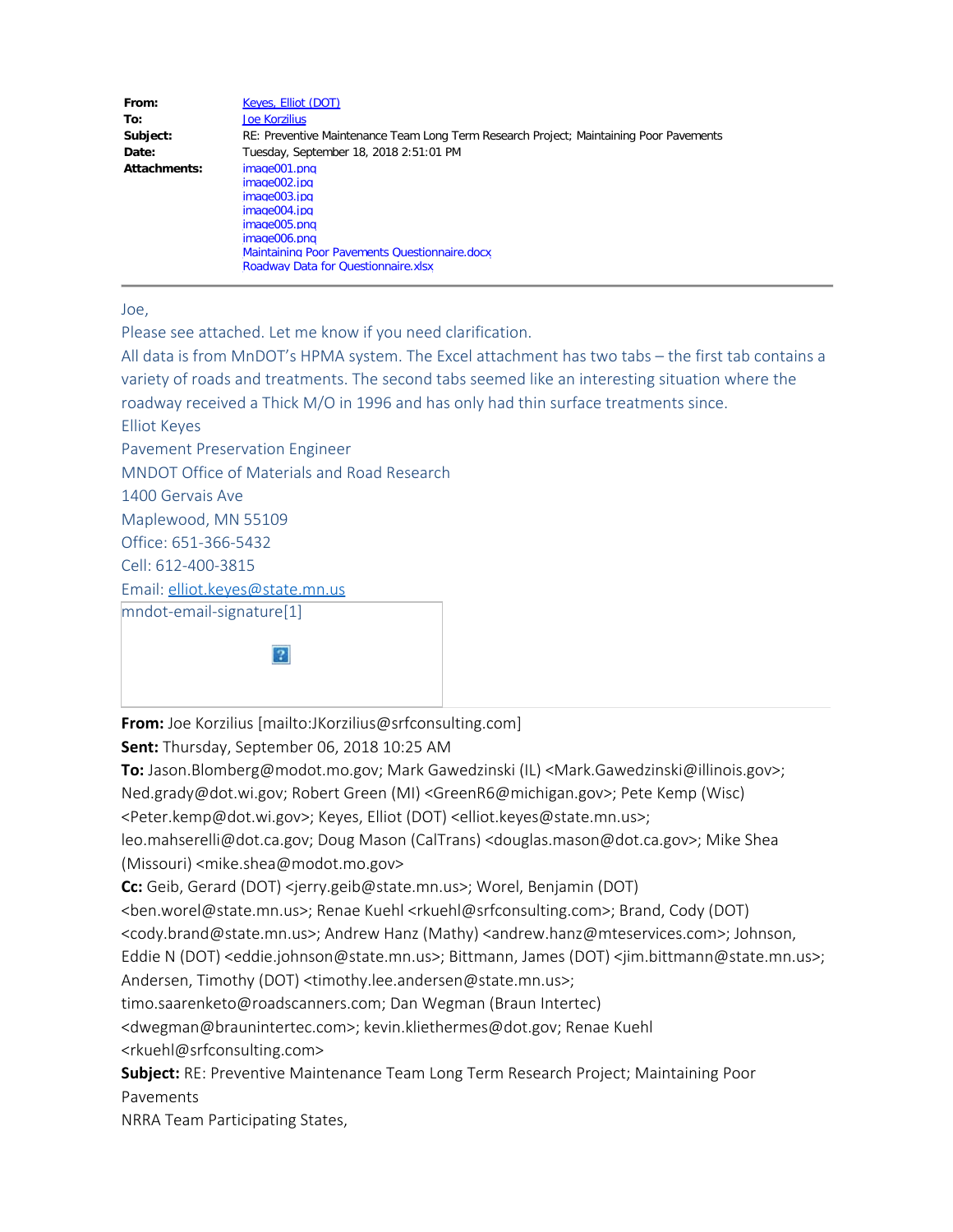Today the NRRA Tap for Preventive Maintenance discussed the ongoing Long Term Research Project; Maintaining Poor Pavements

We are waiting to hear back from states responses to the questions below.

The TAP discussed today putting a delivery date on this request for responses, therefore please

complete and return responses by October 1<sup>st</sup>, 2018.

This will allow the Long Term Research Project; Maintaining Poor Pavements, to continue.

Questions below in original email from May.

Joe Joseph Korzilius, PE (MN, WI) Senior Associate

Direct: 763.251.4043 | email: [jkorzilius@srfconsulting.com](mailto:jkorzilius@srfconsulting.com) Main: 763.475.0010 | Mobile: 612.685.6585 | [www.srfconsulting.com](http://www.srfconsulting.com/) One Carlson Parkway North, Suite 150, Minneapolis, MN 55447-4443





CONFIDENTIALITY NOTICE: The contents of this email message and any attachments are confidential and are intended solely for addressee. The information may also be legally privileged. This transmission is sent in trust, for the sole purpose of delivery to the intended recipient. -------------------------------------------------------------------------------------------------------------------------------------------

---------------

**From:** Joe Korzilius

**Sent:** Friday, May 25, 2018 8:39 AM

**To:** 'Jason.Blomberg@modot.mo.gov' [<Jason.Blomberg@modot.mo.gov](mailto:Jason.Blomberg@modot.mo.gov)>; Mark Gawedzinski (IL) [<Mark.Gawedzinski@illinois.gov](mailto:Mark.Gawedzinski@illinois.gov)>; 'Ned.grady@dot.wi.gov' [<Ned.grady@dot.wi.gov](mailto:Ned.grady@dot.wi.gov)>; Robert Green (MI) [<GreenR6@michigan.gov](mailto:GreenR6@michigan.gov)>; Pete Kemp (Wisc) <[Peter.kemp@dot.wi.gov>](mailto:Peter.kemp@dot.wi.gov); Elliot Keyes (MN) [<elliot.keyes@state.mn.us](mailto:elliot.keyes@state.mn.us)>; 'leo.mahserelli@dot.ca.gov' [<leo.mahserelli@dot.ca.gov](mailto:leo.mahserelli@dot.ca.gov)>; Doug Mason (CalTrans) [<douglas.mason@dot.ca.gov](mailto:douglas.mason@dot.ca.gov)>; Mike Shea (Missouri) <[mike.shea@modot.mo.gov>](mailto:mike.shea@modot.mo.gov) **Cc:** Jerry Geib (MN.) (Chair) [<Jerry.Geib@state.mn.us](mailto:Jerry.Geib@state.mn.us)>; Worel, Benjamin (DOT)

[<ben.worel@state.mn.us](mailto:ben.worel@state.mn.us)>; Renae Kuehl <[rkuehl@srfconsulting.com>](mailto:rkuehl@srfconsulting.com)

**Subject:** Preventive Maintenance Team

Long Term Research Development

Maintaining Poor Pavements

As presented at yesterday's pavement workshop below are questions related to Task 2; Gathering data for this long term research study.

If we can get a response from each State by June 29, 2018 it will help to keep this study moving along on schedule.

If you can not identify a response for all questions please respond with what you can optain.

A draft literature review, Task 1, has been posted to the project website.

Please contact me with any comments or questions.

- 1.Name of State agency:
- 2.Does your State perform network roughness measurements ?
- 3. What measurement does your State use to collect roughness measurements (inches per mile) ?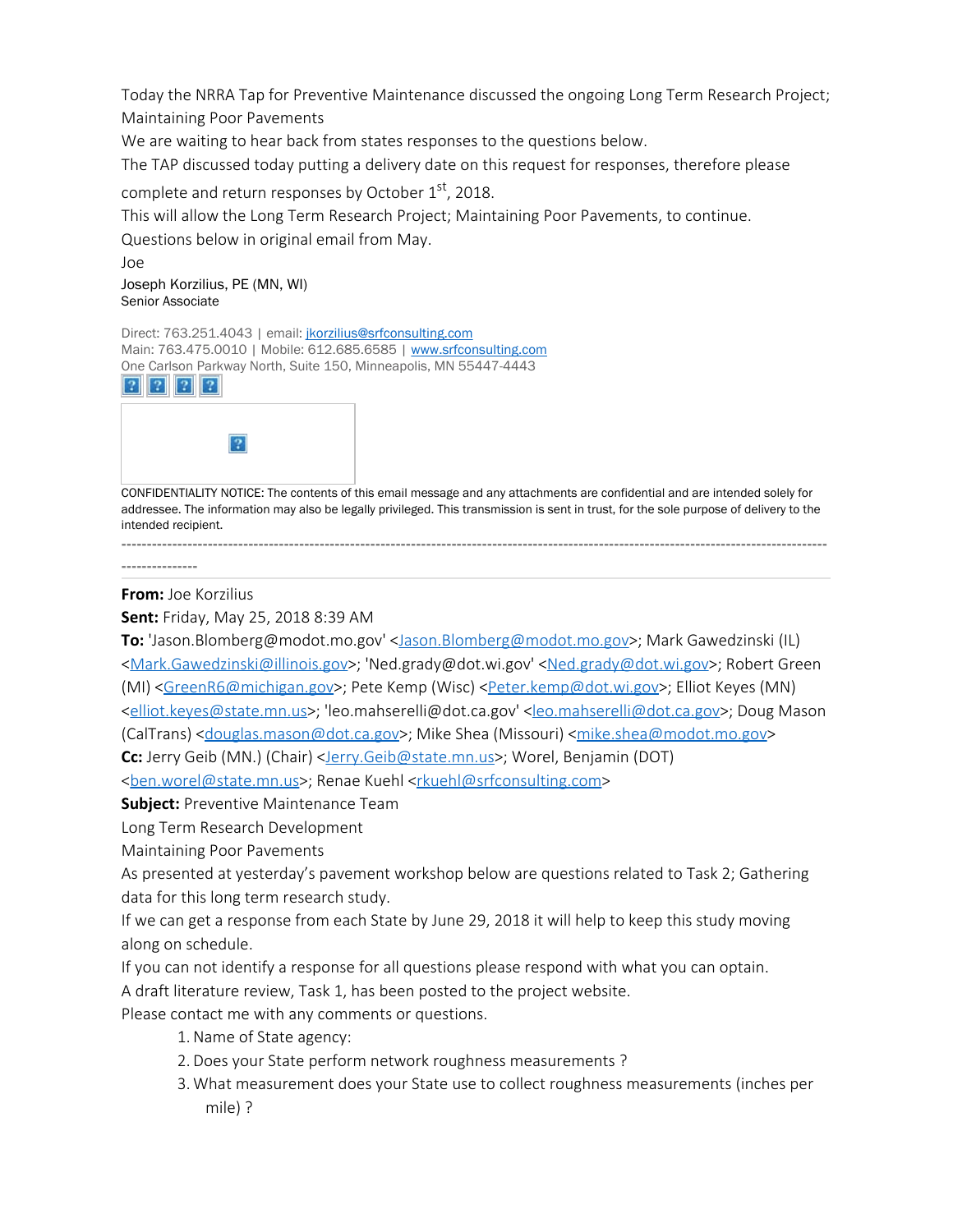- 4.How does your State perform and collect pavement distress data (patching, longitudinal or transverse cracking, rutting, etc. ...)?
- 5.What are the pavement distress measures your State uses for reporting ?
- 6.How does your pavement management system define a "Poor Pavement" ?

If you do not have a pavement management system what defines a pavement in poor condition for your State ?

- 7. Please provide a listing of pavement segments in poor condition that received a "Thin" surface treatment.
- 8.What is the approximate traffic volume in AADT ?
- 9.What thin surface treatment(s) was applied.

At the bottom of this email are a listing of treatments, if the treatment applied does not fit please describe.

- 10.What were the reported pavement performance measures prior to application of a thin surface treatment ?
- 11.IRI (or other used by your State)

a.Before application of thin surface treatment.

b.Are there any before and after photographs?

c.After application of thin surface treatment

- d.After year one and successive years where data is available
- 12. SR (or other used by your State)

a.Before application of thin surface treatment.

b.Are there any before and after photographs?

c.After application of thin surface treatment

- d.After year one and successive years where data is available
- 13.Cost of surface treatment
	- a.Total Project Cost
- i.Material
- ii.Installation

b.Area covered